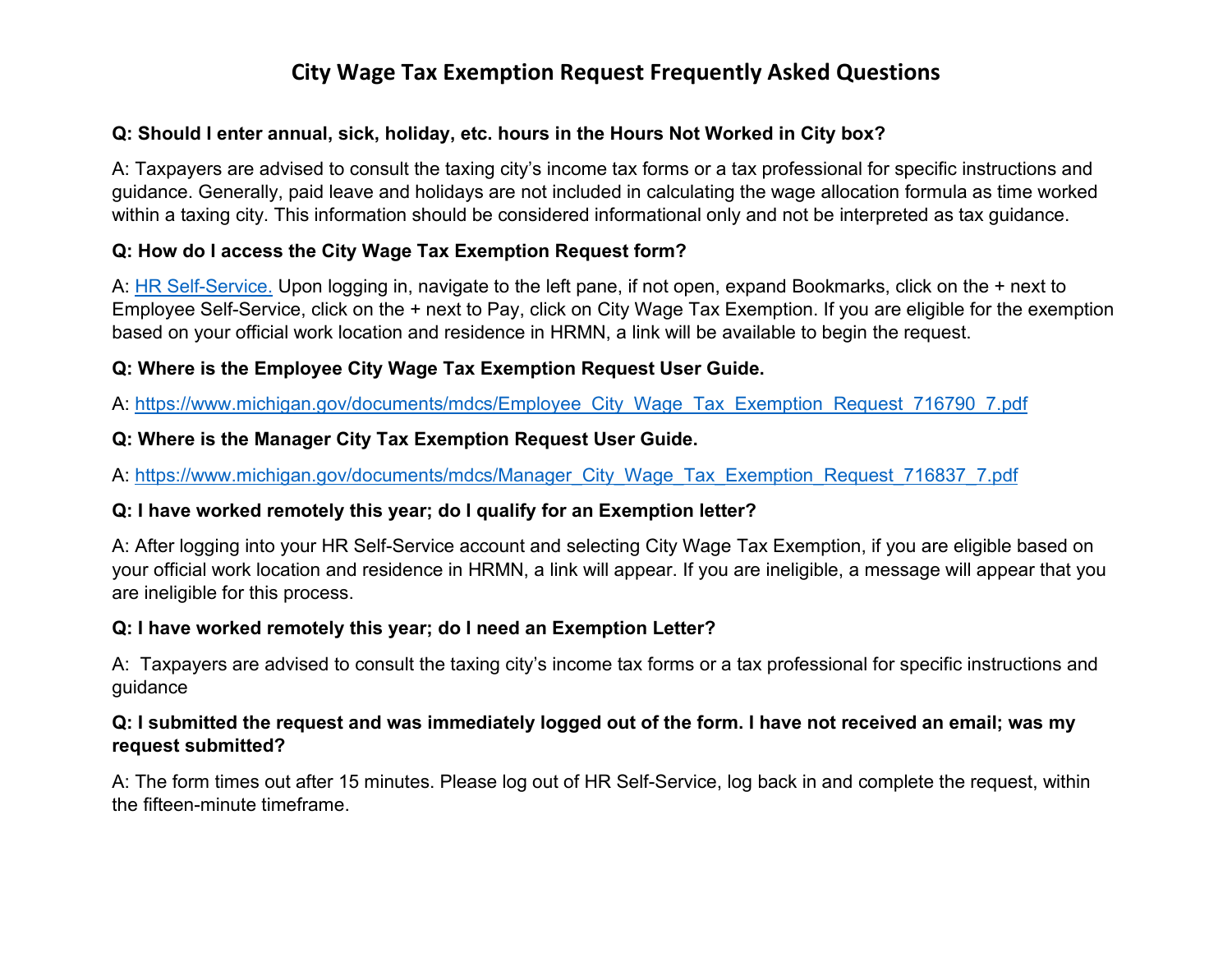# **City Wage Tax Exemption Request Frequently Asked Questions**

#### **Q: My request was reset; I still cannot modify my hours.**

A: Please wait 20 minutes before logging back in to modify the request.

#### **Q: What is the City Wage Tax Exemption Letter for?**

A: If an employee has worked less than 100% of the calendar year in a taxing city, they may seek different tax treatment for local income taxes. If this is done, the city may require a letter of support from their employer to file with their tax return or for a later audit.

#### **Q: I need to modify the hours I submitted, who do I contact?**

A: You may contact your Human Resources office or send an email, with your employee ID, to [MCSC-](mailto:MCSC-CityTax@michigan.gov)[CityTax@michigan.gov](mailto:MCSC-CityTax@michigan.gov) and request a reset.

#### **Q: My manager denied my request, can my form be reset?**

A: You may contact your Human Resources office or send an email, with your employee ID, to [MCSC-](mailto:MCSC-CityTax@michigan.gov)[CityTax@michigan.gov](mailto:MCSC-CityTax@michigan.gov) and request a reset.

#### **Q: I am not a Resident of the city I work in; I should qualify for the exemption, what should I do?**

A: If your Resident city is incorrect, please work with the MI HR Service Center to have corrected. Also, your Human Resources office will need to provide you with the City Wage Tax Exemption Letter.

#### **Q: How do I know if my Resident City and Work City are the same?**

A: You can view this in your HR Self-Service account, under Bookmarks>Employee Self-Service > Pay > Tax Withholding. If the Resident City and Work City are equal, Resident appears in the Resident Status field for the taxing work city.

#### **Q: Why aren't all 26 pay periods displayed?**

A: There are multiple reasons all pay periods may not be displaying. If you were on a Leave of Absence or Layoff, were hired during the year, or departed mid-year; only pay periods where hours were reported will display.